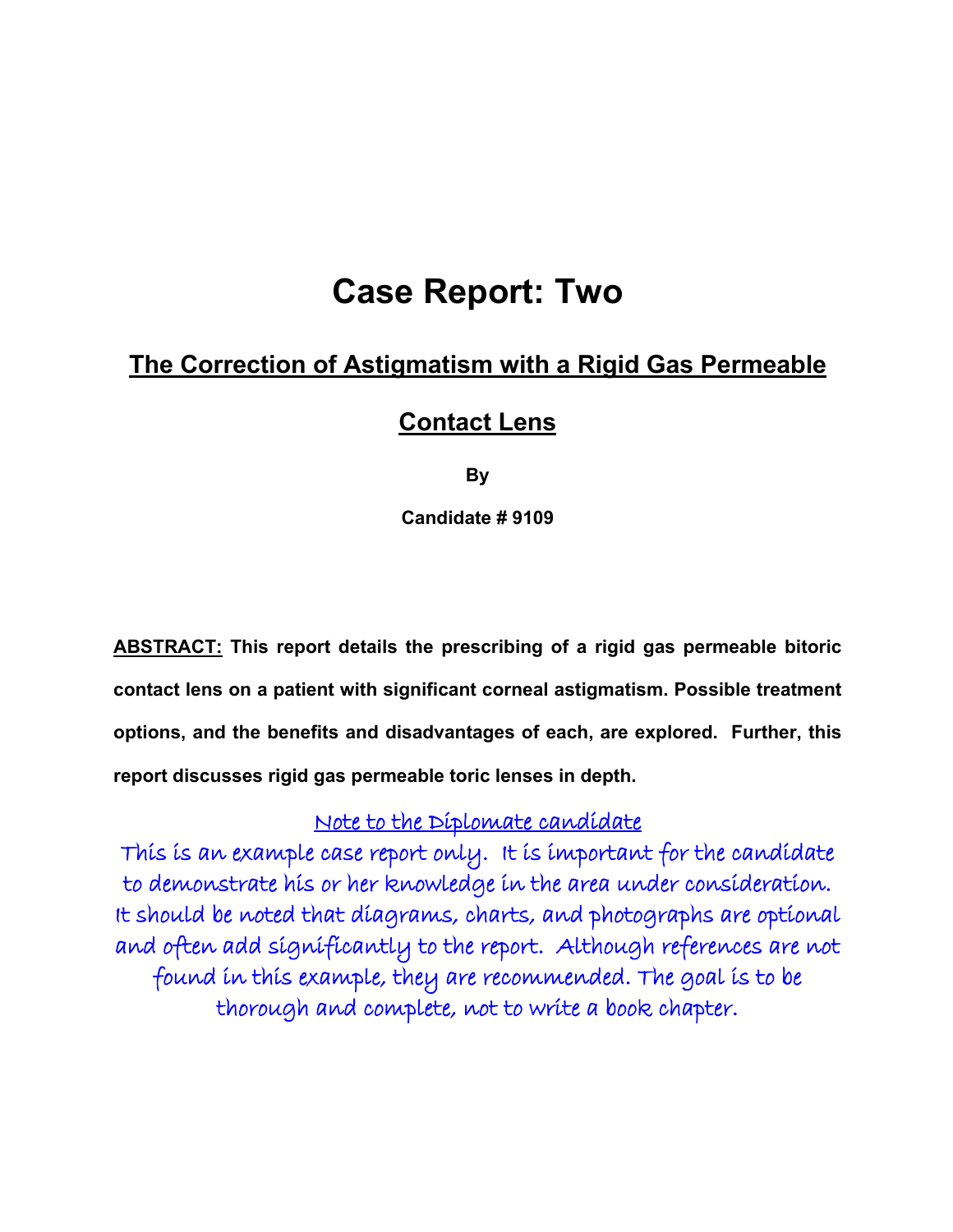## **The Correction of Astigmatism with a Rigid Gas Permeable Contact Lens**

**Patients often present with significant astigmatic errors for which toric correction is indicated. Further, many of these patients have significant corneal toricity for which a Rigid Gas Permeable (GP) iso-curve base lens, either spherical or aspherical, is inappropriate due to poor geometric alignment. For these patients, an GP toric lens is often the best treatment option. This case report details one such case.**

## **CASE PRESENTATION**

**J.N., then a twenty-five-year-old, white, male, professional musician, presented on October 4, 1999 at 2:00 pm as a new patient upon referral from his doctor in New York City. His Chief Complaint was a two-month history of increasing lens intolerance accompanied by redness. His last ocular examination had been five months prior to his presentation.**

**The History of Present Illness included a thirteen-year history of GP lens wear, worn on a daily wear basis. His current lenses were eight-years-old, and, at the time of his presentation, he had worn them for four hours. His habitual wearing time was twelve hours. He used the BostonTM Original Care system on a daily basis. He could not remember the last time he replaced his lens case. The onset of his symptoms was gradual, and the frequency had become constant. The severity was reported to be moderate, and the only remitting factor was lens discontinuation. He denied any self treatment or other prescribed treatment.**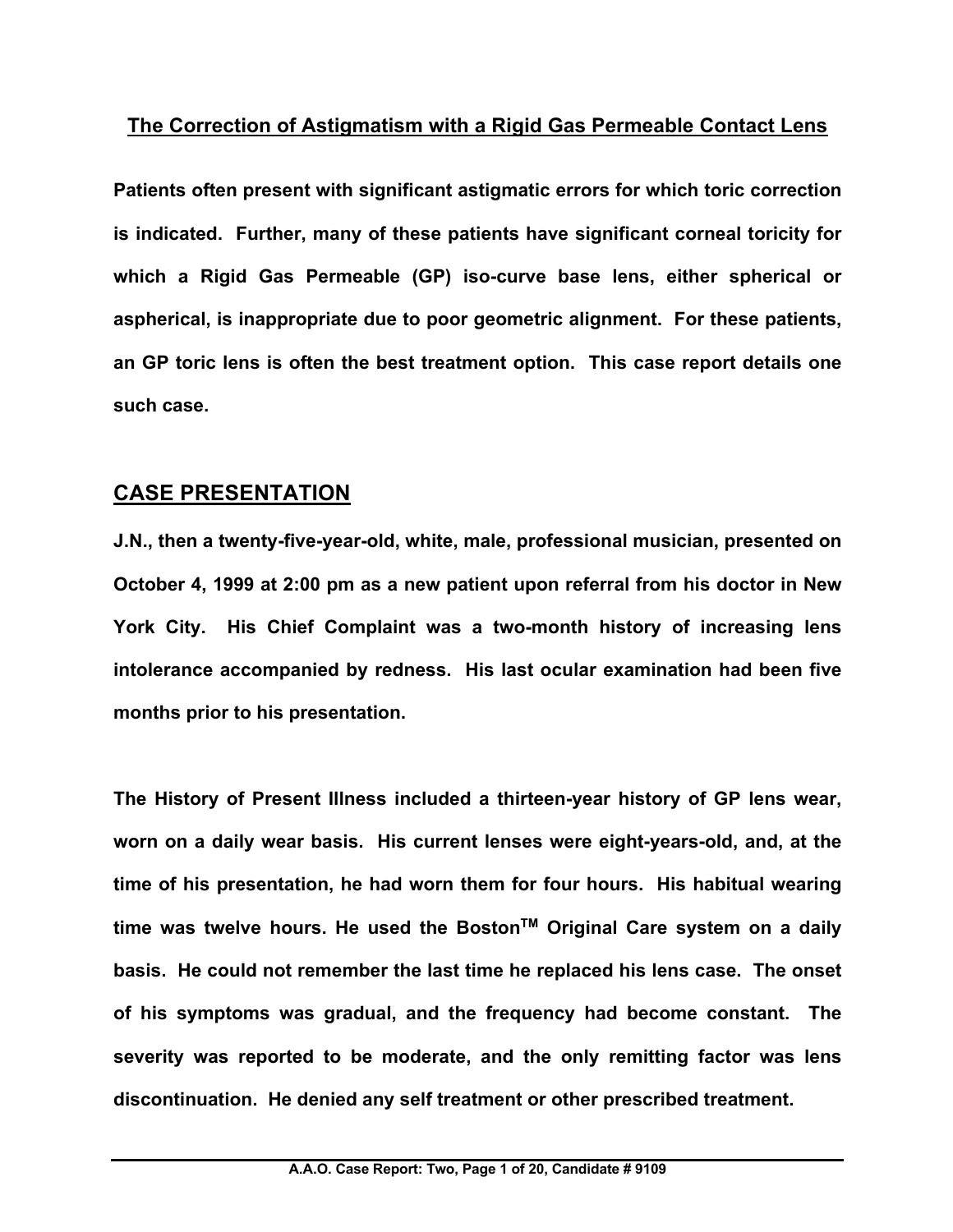**His Past Ocular History was unremarkable, except for significant myopia and astigmatism. He reported wearing spectacle correction since age seven. He did not present with his habitual spectacles, and he claimed to wear them only rarely "around the house." J.N. reported that the spectacles were "several" years old. He denied any previous injury, surgery, or significant disease in either eye. His last previous dilated fundus examination had been one year prior to his presentation.**

**His Past Medical History was wholly unremarkable and noncontributory. He reported a history of headaches that resolved prior to his presentation. He reported taking no medications, and he denied any general or medication allergies. His Social History defined him as a non-smoker, and light social drinker. He played the Oboe in a major symphony orchestra. He was married with one young daughter. His Family History was significant for hypertension, heart disease, cancer, and Type II diabetes.**

#### **EXAMINATION FINDINGS**

#### **Distance Acuity with Habitual GP Lenses:**

| <b>OU</b> | 20/20 | <b>Stable</b> |
|-----------|-------|---------------|
| <b>OD</b> | 20/25 | Variable      |

**OS 20 / 20 -1 Stable**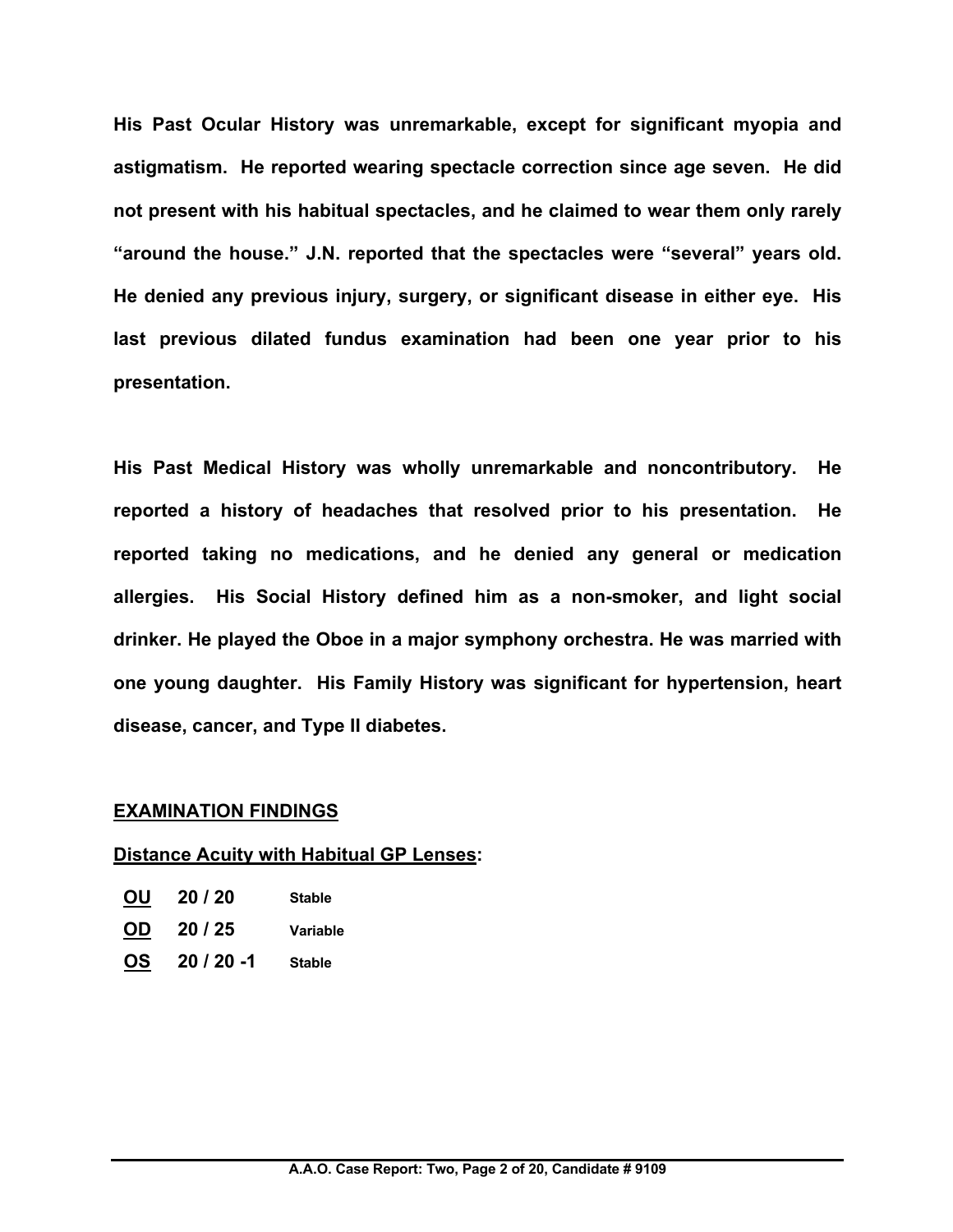#### **Sphero-Cylinder Over-Refraction:**

| <b>OD</b> | <b>Plano</b>             | <b>Sphere</b> |          |                      | 20/20 | <b>Stable</b> |
|-----------|--------------------------|---------------|----------|----------------------|-------|---------------|
| <b>OS</b> | $+1.00$                  | - 1.00        | <b>X</b> | 145                  | 20/20 | <b>Stable</b> |
|           | <b>Over-Keratometry:</b> |               |          |                      |       |               |
| <b>OD</b> | 47.00                    | / 47.00       |          | $^{\textregistered}$ | 000   |               |
| <b>OS</b> | 46.00                    | 48.00         |          | @                    | 065   |               |

**J.N.'s lenses both decentered inferiorly 1.25 mm in primary gaze. Both lenses moved 1.50 mm and lagged rapidly inferiorly by the same amount. The fluorescein patterns in centered position demonstrated significant toricity, as evidenced by the horizontal "dumbbell" pattern observed. There was moderate apical bearing centrally, with continued bearing across the horizontal meridian, and progressively increasing clearance noted along the vertical meridian. No edge lift was noted in either eye. However, there was inferior bubbling observed about fifty percent of the time after the blink in the left eye.** 

**Pupillary Function, Confrontation Fields, Extra-Ocular Muscle Function, Near Point of Convergence, Accommodative Amplitude, Vergence Testing, Color Vision Testing, and Stereo Acuity were all "Within Normal Limits."**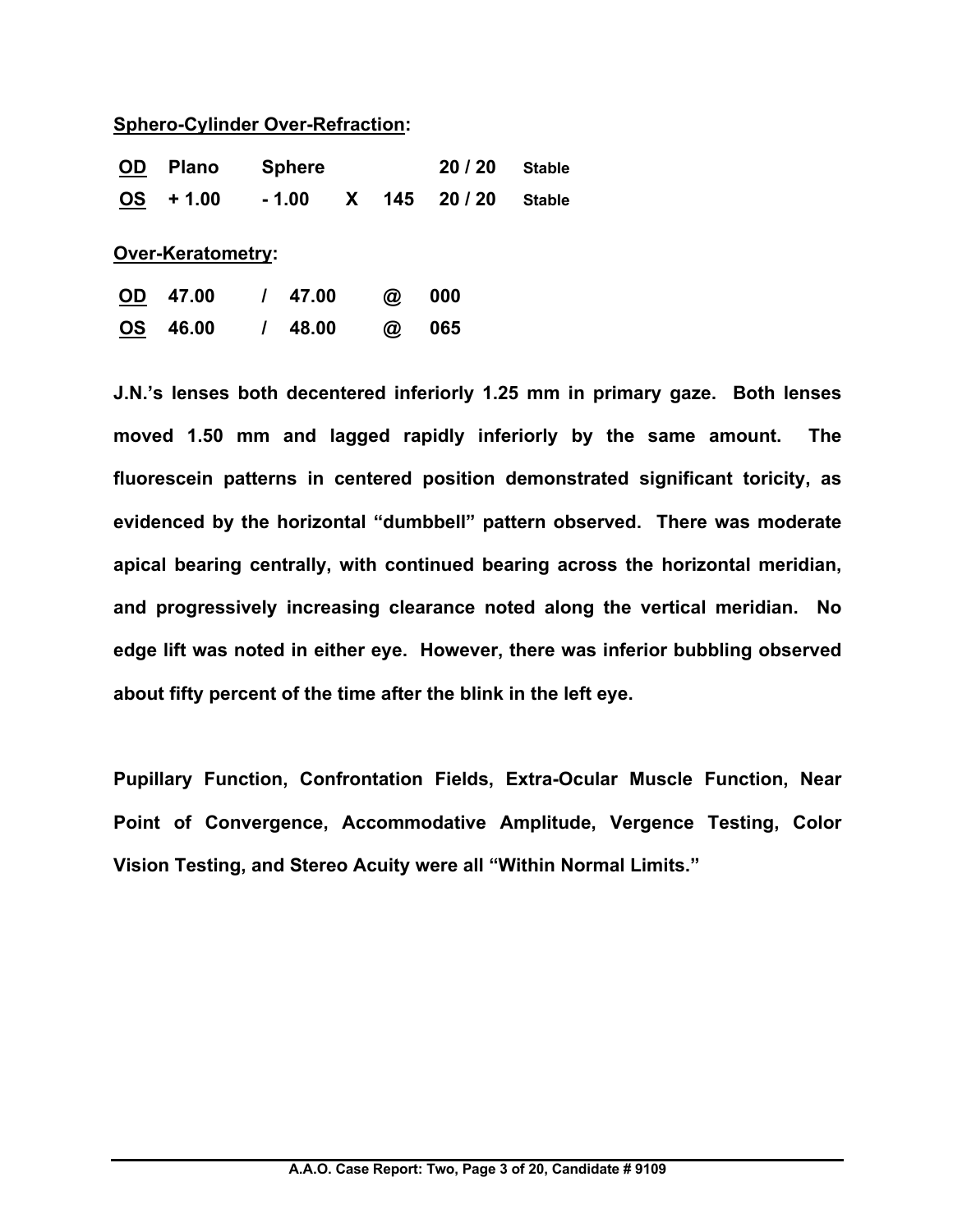## **Habitual GP Lens Parameters:**

| <b>Lens Parameter</b>                     | <b>OD</b>           | OS                  |
|-------------------------------------------|---------------------|---------------------|
| <b>Overall Lens Diameter:</b>             | $9.50 \text{ mm}$   | $9.50$ mm           |
| <b>Posterior Optic Zone Diameter:</b>     | 7.80 mm             | 7.80 mm             |
| <b>Base Curve Radius:</b>                 | 7.71 mm             | 7.71 mm             |
| <b>Back Vertex Drum Power:</b>            | - 4.25 D            | $-3.00$ D           |
| <b>Anterior Optic Zone Diameter:</b>      | $8.20 \text{ mm}$   | $8.20 \text{ mm}$   |
| <b>Center Thickness:</b>                  | $0.12 \text{ mm}$   | $0.13 \text{ mm}$   |
| <b>Edge Thickness:</b>                    | <b>Not Measured</b> | <b>Not Measured</b> |
| <b>Secondary Curve Radius:</b>            | <b>Not Measured</b> | <b>Not Measured</b> |
| <b>Tertiary Curve Radius and Width:</b>   | <b>Not Measured</b> | <b>Not Measured</b> |
| <b>Quaternary Curve Radius and Width:</b> | <b>Not Measured</b> | <b>Not Measured</b> |
| Prism:                                    | <b>None</b>         | <b>None</b>         |
| <b>Blend:</b>                             | <b>Moderate</b>     | <b>Moderate</b>     |
| <b>Lens Material: (By Report)</b>         | <b>Boston IV™</b>   | <b>Boston IV™</b>   |
| <b>Lens Color:</b>                        | <b>Blue</b>         | Blue                |

## **Manifest Refraction:**

| $\underline{OD}$ - 4.50 |  | $-2.75$ X 007 20/20 |
|-------------------------|--|---------------------|
| $\underline{OS}$ - 3.00 |  | $-5.00$ X 161 20/20 |

## **Keratometry:**

| OD 43.50 | $/$ 46.25 | @ 100 | No Distortion       |
|----------|-----------|-------|---------------------|
| OS 43.50 | / 47.75   |       | @ 070 No Distortion |

## **Goldmann Applanation Tonometry:**

| <u>OD</u> | 11 mmHg | @ 2:43 pm |
|-----------|---------|-----------|
| <b>OS</b> | 11 mmHg |           |

## **Ultrasonic Corneal Pachymetry:**

| <b>OD</b> | 509 µM |  |
|-----------|--------|--|
|           |        |  |

**OS 506 μM**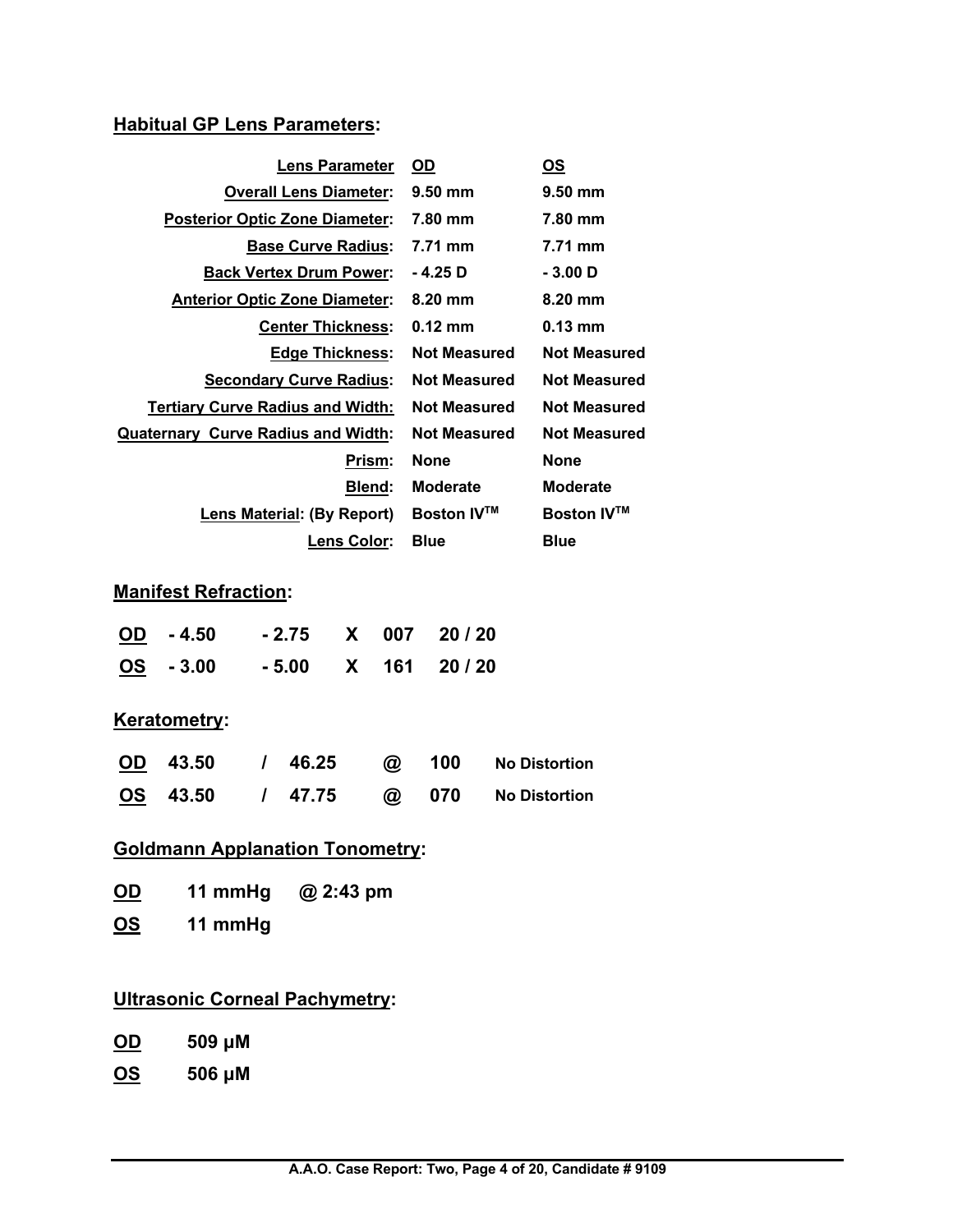|  |  | Zeiss Humphrey Atlas <sup>™</sup> Simulated Keratometry Measurements: |
|--|--|-----------------------------------------------------------------------|
|  |  |                                                                       |

|  |  |  | OD 43.75 / 46.12 @ 106 CIM: 0.43 |
|--|--|--|----------------------------------|
|  |  |  | OS 43.50 / 47.75 @ 070 CIM: 0.51 |

**The "Corneal Irregularity Measurement" (CIM) is a measure on the AtlasTM of the departure of the cornea from the "best fit toric curve." This departure describes the irregularity of the cornea. Normal values for the CIM range between 0.03 and 0.68. Numbers above 0.68 are considered borderline, above 0.85 is abnormal. J.N.'s "Axial Maps" demonstrated an asymmetric "bowtie" configuration in the right eye and left eye.** 



|           | <b>Horizontal Visible Iris Diameter:</b> |           | <b>Vertical Visible Aperture:</b> |
|-----------|------------------------------------------|-----------|-----------------------------------|
| <b>OD</b> | $11.50$ mm                               | <b>OD</b> | $9.00 \text{ mm}$                 |
| <u>os</u> | $11.50$ mm                               | <b>OS</b> | $9.00 \text{ mm}$                 |

## **Pupillary Diameter:**

| <b>OD</b> | 3.50 mm (Photopic) | 5.50 mm (Scotopic) |
|-----------|--------------------|--------------------|
| <b>OS</b> | 3.50 mm (Photopic) | 5.50 mm (Scotopic) |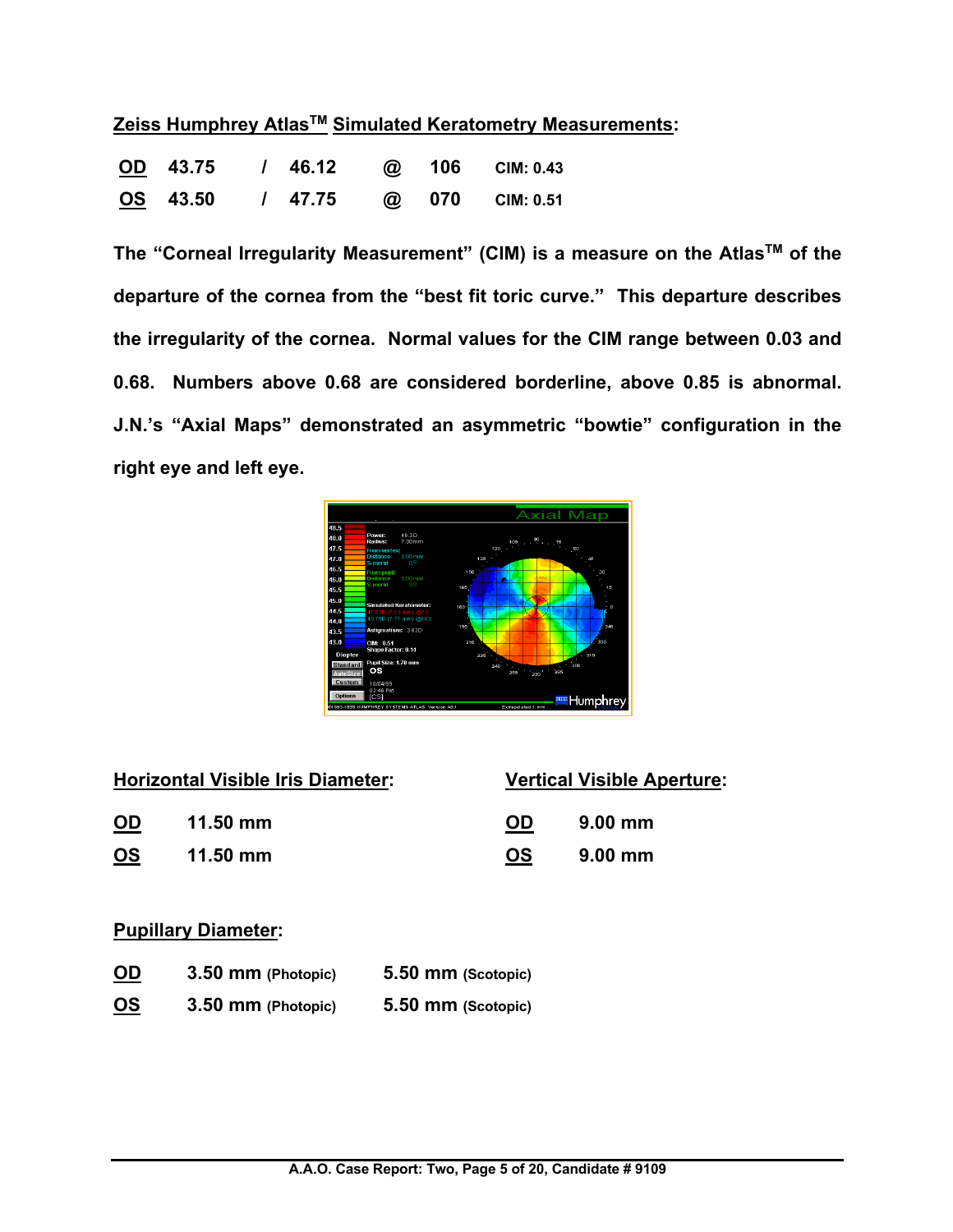**The upper lids are 2.50 mm central to the limbus, and the lower lids are right at the limbus.**

#### **Anterior Segment Evaluation**

**A thorough slit lamp examination revealed lids that were well apposed to the globes and were without observable defect or disease. The tarsal conjunctivae were remarkably smooth for a contact lens wearer, and there was no vascular injection noted. The bulbar conjunctivae were similarly quiet, with the exception an inferior arcuate fluorescein staining pattern observed in the inferior limbal sulcus of each eye. This staining represented a mechanical injury from the lens edge due to the inferior lens positioning. Otherwise, the bulbar conjunctivae were unremarkable.**

**The cornea in each eye was clear and free of defect. No staining was observed. The iris in each eye was brown in color, flat, and without defect. The anterior chamber angle was Grade IV in each eye, and each chamber was clear.** 

#### **Posterior Segment Evaluation**

**A binocular indirect dilated fundus examination through a + 20 D lens revealed wholly normal posterior segments that were noncontributory to this case. The cup-to-disc ratios were 0.2 / 0.2 in each eye, and the artery-to-vein ratios were 1:2 in each eye.**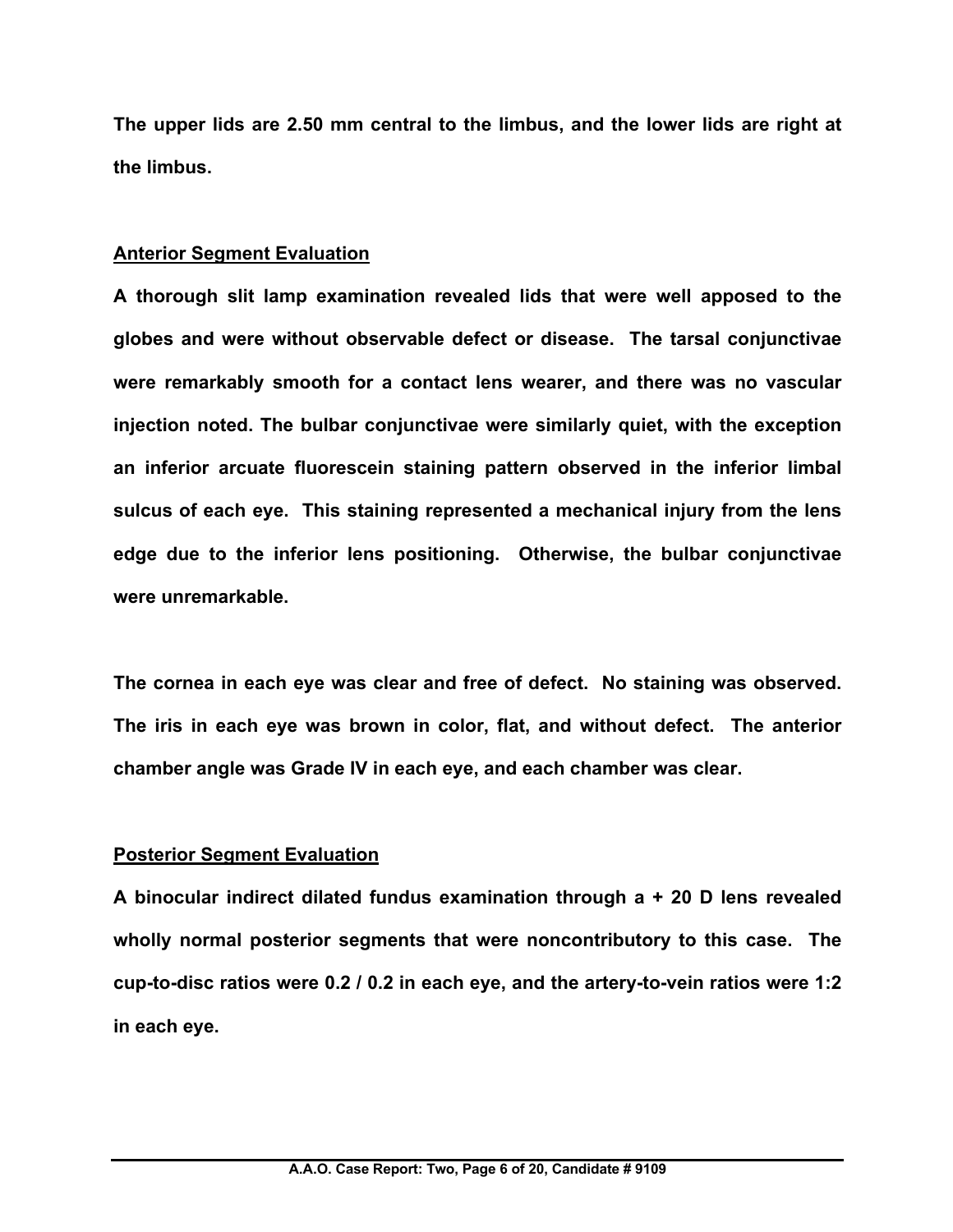#### **Clinical Assessment**

**The clinical assessment of this patient included significant myopia, more in the right eye than the left; and significant corneal astigmatism, more in the left eye than the right. Though this author could not be certain without prior records, it was believed that J.N.'s refractive status was relatively stable. Except for the mechanical injury from the lenses, both eyes were very healthy.**

**J.N.'s right eye was fully corrected by his current GP contact lens. However, the lens alignment was poor due to the spherical iso-curve base on a significantly toric corneal surface, resulting in poor lens positioning and physiology. The left lens was similarly poorly aligned. In addition, the left lens flexed on the eye, as evidenced by the nonspherical over-keratometry, and there was residual astigmatism noted in the over-refraction that could not be accounted for by the over-keratometry.** 

**It should be noted that the over-keratometry was not entirely consistent with the over-refraction, the manifest refraction, and the keratometry readings for the left eye. One must explain this discrepancy. The most likely explanation is found in the variable acuity through the left lens. The variability indicates that the flexure was not constant.** 

**Toric correction of some kind was indicated to correct the patient's Chief Complaint. The treatment options included doing nothing, discontinuation of**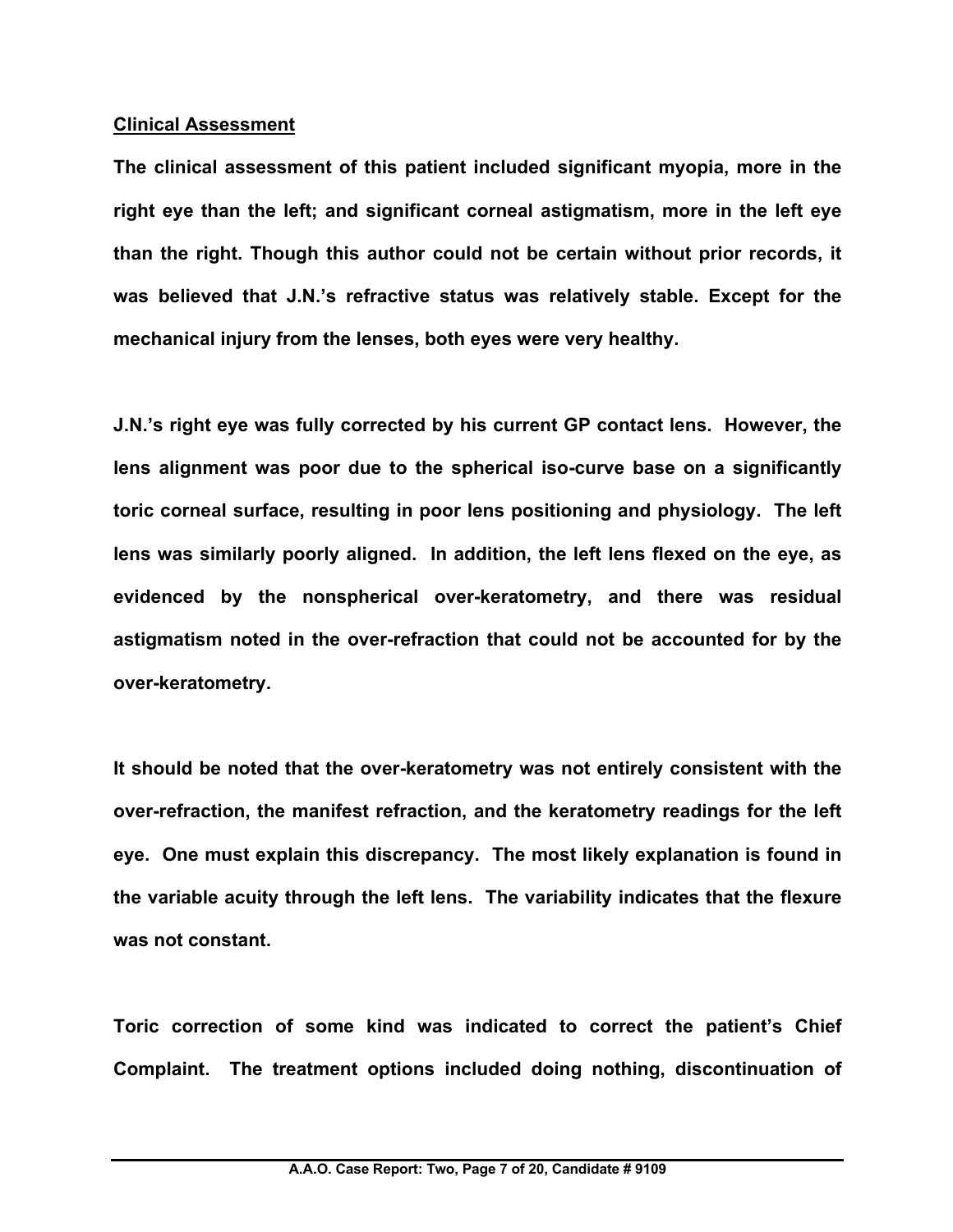**contact lens wear followed by either spectacle or surgical correction, hydrogel toric lens correction, or toric rigid lens correction.**

**Doing nothing was not a good option. The current lenses were positioning poorly resulting in an injury that led to the patient's complaint of lens intolerance. Discontinuation of lens wear followed by either spectacle or surgical corrections were both viable options, both of which could have resulted in quality visual acuity. However, the spectacle lens option had the disadvantage of a loss of "functional normalcy" provided by contact lenses.** 

**When discussed with the patient, J.N. desired neither to discontinue contact lens wear nor to contemplate a refractive surgery option. Therefore, after a discussion of these options, they were discounted.**

**The remaining options of hydrogel toric lenses and GP torics were then considered. Hydrogel toric lenses would be comfortable, if not more comfortable than the GP option. However, the acuity through this option, while good, would not be as clear or stable as the GP option. Further, none of the hydrogel torics available in J.N.'s powers had an oxygen transmissibility (dK/t) that equaled the GP lens materials. Therefore, the lenses would not be as physiologically desirable as the GP options. Further, hydrogel lenses are more prone to protein deposition, and they need more frequent replacement which increases the cost relative to the cost of the GP lens option amortized over the prospective life-span**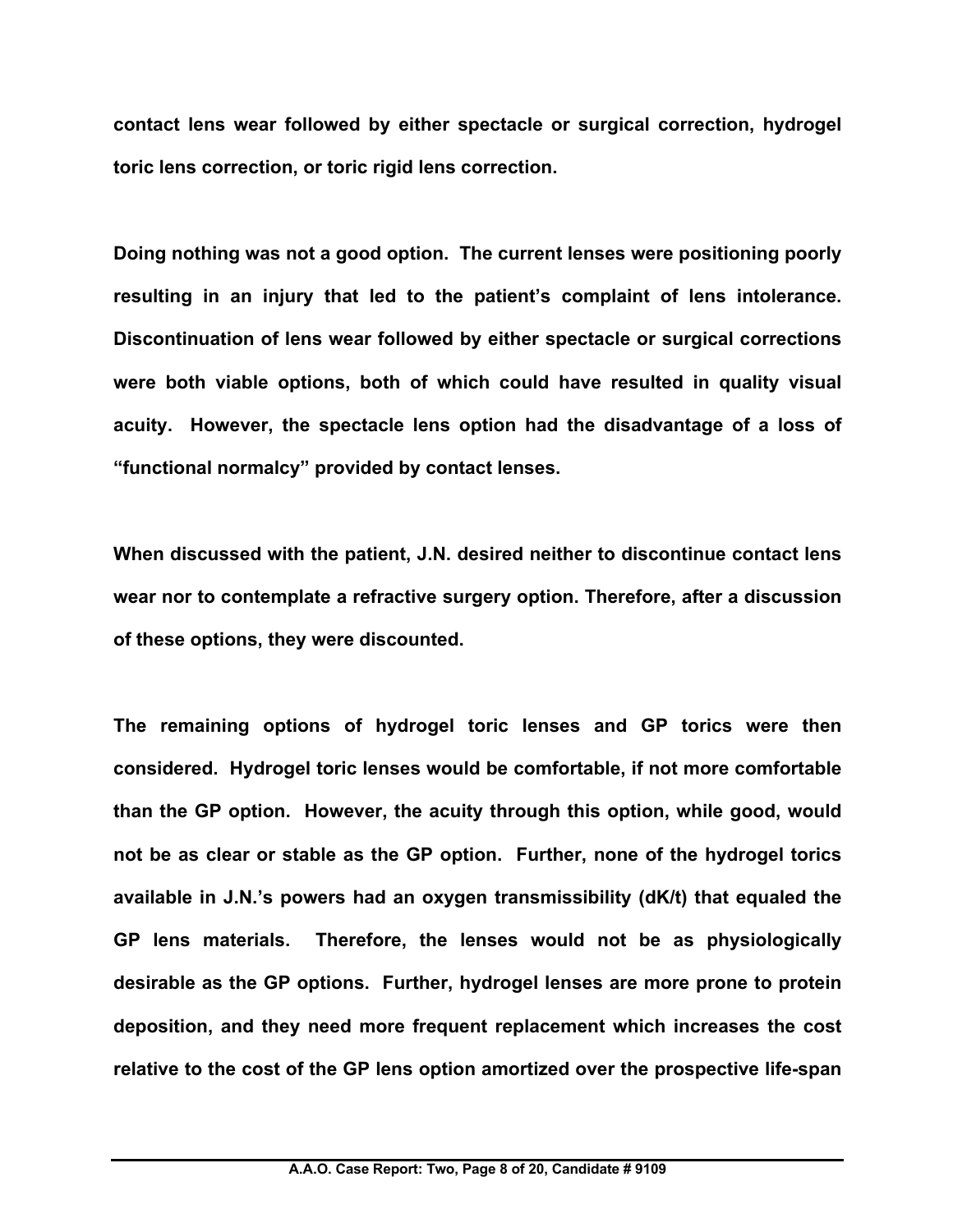**of the GP lenses. After a complete discussion of his options, J.N. decided to go with GP toric lenses.** 

**The realities of lid / lens interaction makes a GP lens position and move the best when the lens aligns horizontally, but has a slight clearance vertically. This alignment is essentially what one finds when one places a spherical iso-curve base curve on a cornea with 0.75 Diopters of "with-the-rule" astigmatism. Therefore, one should strive for that "low toric simulation." The horizontal meridian should be aligned and the vertical meridian should be flatter than a proper alignment by approximately 0.75 Diopters.**

**Many of the theories about prescribing toric lenses revolve around being aligned in the "flatter" meridian and flatter than aligned in the "steep" meridian. These theories include several simplified guides to toric GP prescribing, including the best known of these guides, the Mandell-Moore Guide. These guides are adequate when dealing with a "with-the-rule" cornea. However, when dealing with an "against-the-rule" cornea, if one follows the Mandell-Moore guide, then one creates a lens that allows the lens to move laterally and that resists vertical movement.**

**This situation would result in a lens alignment that would be poor, with poor lens comfort and acuity. This situation is why there is a fundamental flaw in designing toric lenses in this manner. For that reason, this author created a toric lens guide**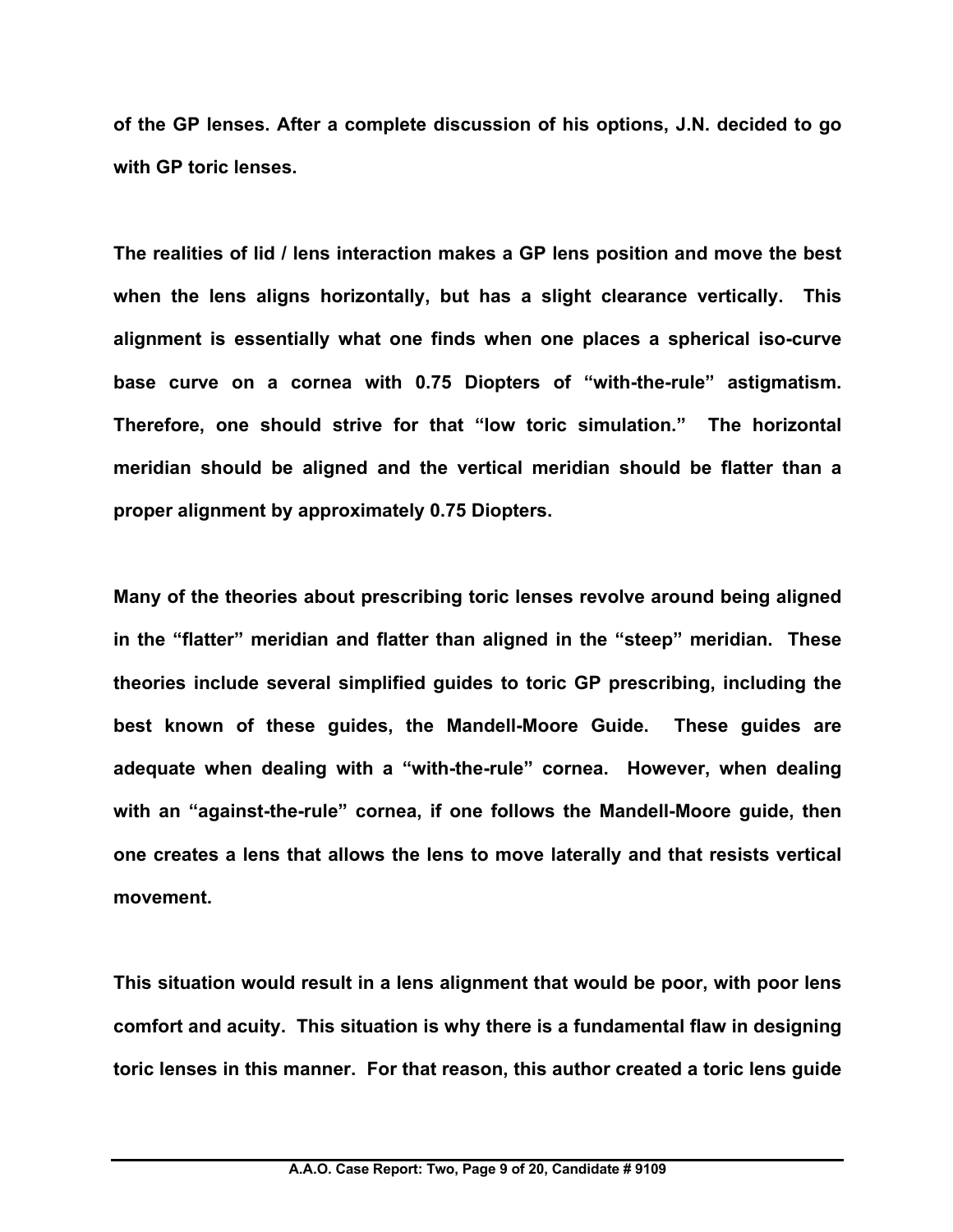**based on the Mandell-Moore guide that uses fit factors applied to the horizontal and vertical meridians instead of the flat and steep meridians. This guide was used to design lenses for this patient. (See Appendix)**

**The guide enabled the practitioner to select the two principal base curve radii properly to create the with-the-rule low toric simulation, and to keep track of the powers in each meridian without having to resort to the use of an optical cross.** 

**There are three types of toric GP lens designs—the front toric, the back (base) toric, and the bitoric. Further, there are three different types of bitoric lenses the Spherical Power Effect (SPE), the Cylinder Power Effect (CPE), and the Crossed Cylinder Effect (CCE).** 

**A front toric GP lens has a spherical base curve and a toric front surface. This lens is indicated for patients in whom the total refractive astigmatism contains significant internal physiologic astigmatism, and in whom the anterior corneal toricity is less than 2.50 Diopters. This lens design is not indicated in this case.**

**A back, or base, toric lens is the opposite of the front toric lens. This lens is indicated for patients in whom there is an anterior corneal toricity of greater than 2.50 Diopters, and a total refractive astigmatism that is equal to roughly onequarter to one-half the difference in the base curve toricity and is of the same axis. The use of this lens design is very limited, and does not apply to this case.**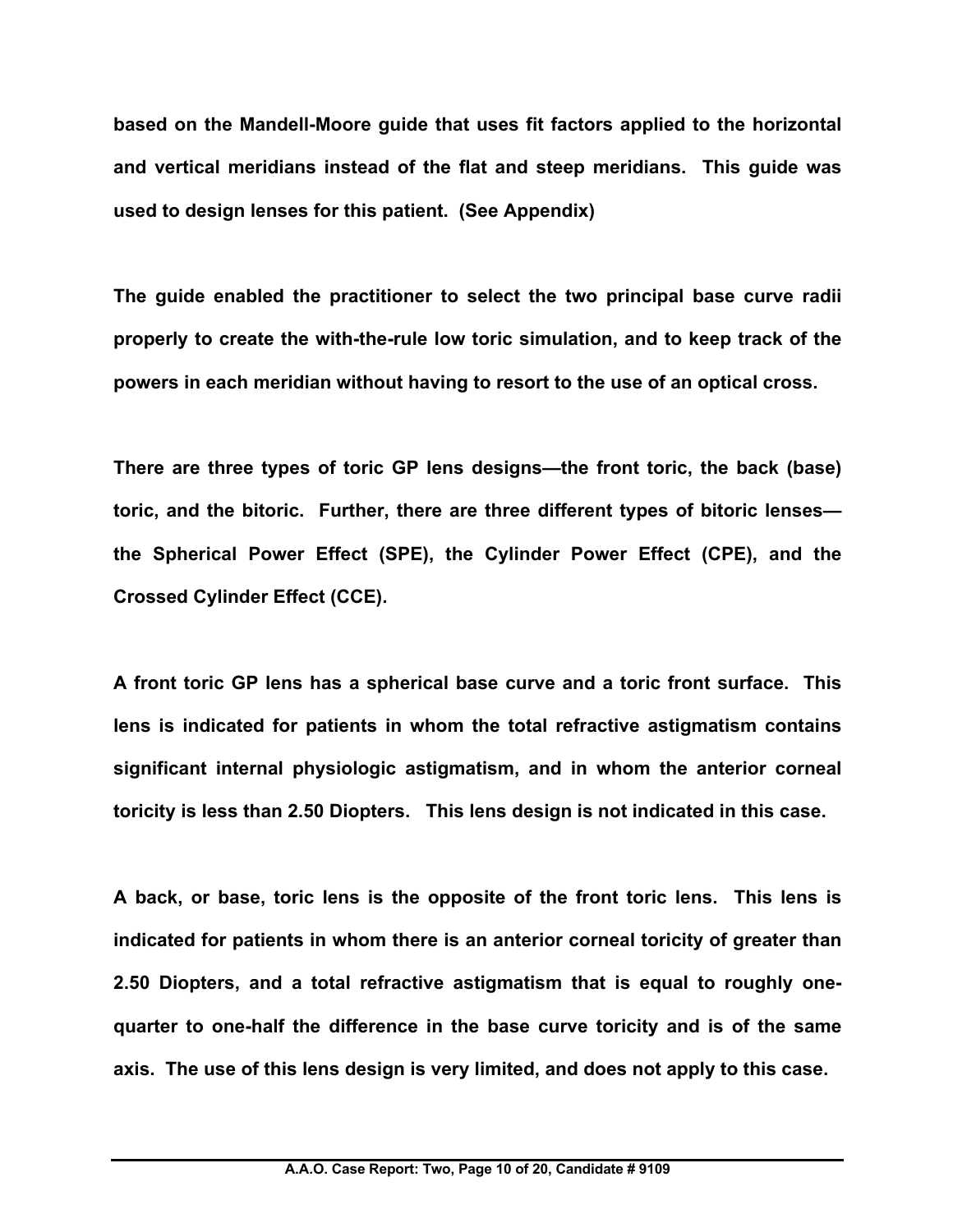**However, understanding the impact of the base curve on the eye is essential to understanding not only the back toric lens but also the birtoric lenses. Further, this concept is one of the most misunderstood concepts in contact lens practice.** 

**Placing a toric posterior lens surface against the eye induces a cylindrical error. The cornea / tear interface has almost no power due to the similar indices of refraction of the cornea and the tear film, while the tear / lens interface has significant power due to the significant difference in the indices between the tear film and the lens material. The higher the lens material index is, the greater the induced cylinder. The amount of this induced cylinder determines when a back toric lens is indicated, and it affects the bitoric designs.**

**When it was first discovered that the base curve induced a cylinder, the only lens material available was P.M.M.A., which has an index of refraction of 1.49. Today, there are GP materials that have significantly lower indexes that induce**  significantly lower astigmatic errors. With a lens material like Boston<sup>™</sup> EO which **has a low index of refraction (1.43), the induced cylinder drops to almost exactly one-quarter.**

**In this case, an SPE bitoric lens is indicated for both eyes. An SPE bitoric lens is indicated for patients in whom the anterior corneal toricity is greater than 2.50 Diopters and is, essentially, equal to the total refractive astigmatism. In that**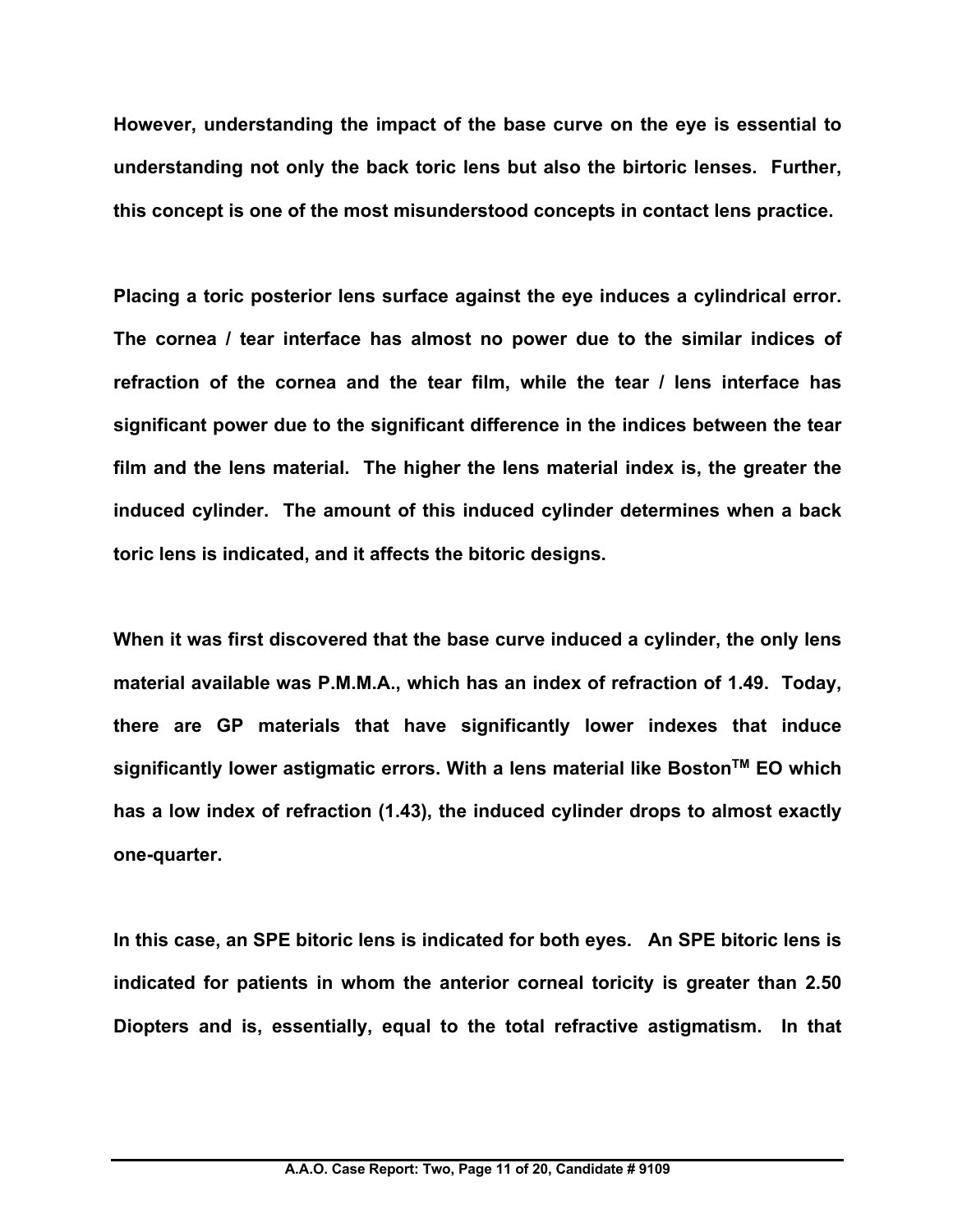**instance, a lens that behaves optically as though it were a spherical lens would neutralize the ammetropia completely, but a toric base curve is indicated.** 

**An SPE bitoric lens has a cylinder that is equal, but opposite in orientation, to the induced cylinder created by the toric base curve. First postulated by Sarver in the early 1960's, this lens has a toric base curve to align a highly toric corneal surface, but provides spherical optics. This option is ideal for J.N.** 

**One can infer that the amount of compensating cylinder for the SPE bitoric changes with the index. Because the amount of correcting cylinder is decreased, bitoric lenses are best made from a material with a low index of refraction. These lenses are thinner, and they have less mass. These lenses are easier to control, and are generally more comfortable.**

**With that in mind, a low index material was desired. This author also believes that a stiff material will hold the desired shape in a thinner design, and will machine to a higher quality. The material chosen was BostonTM EO for its low index and superior stiffness. The only drawback is that the material has a high specific gravity, which makes the lens heavier.**

**The following lenses were ordered, and the patient was dismissed. He was told that he would be notified upon their delivery:**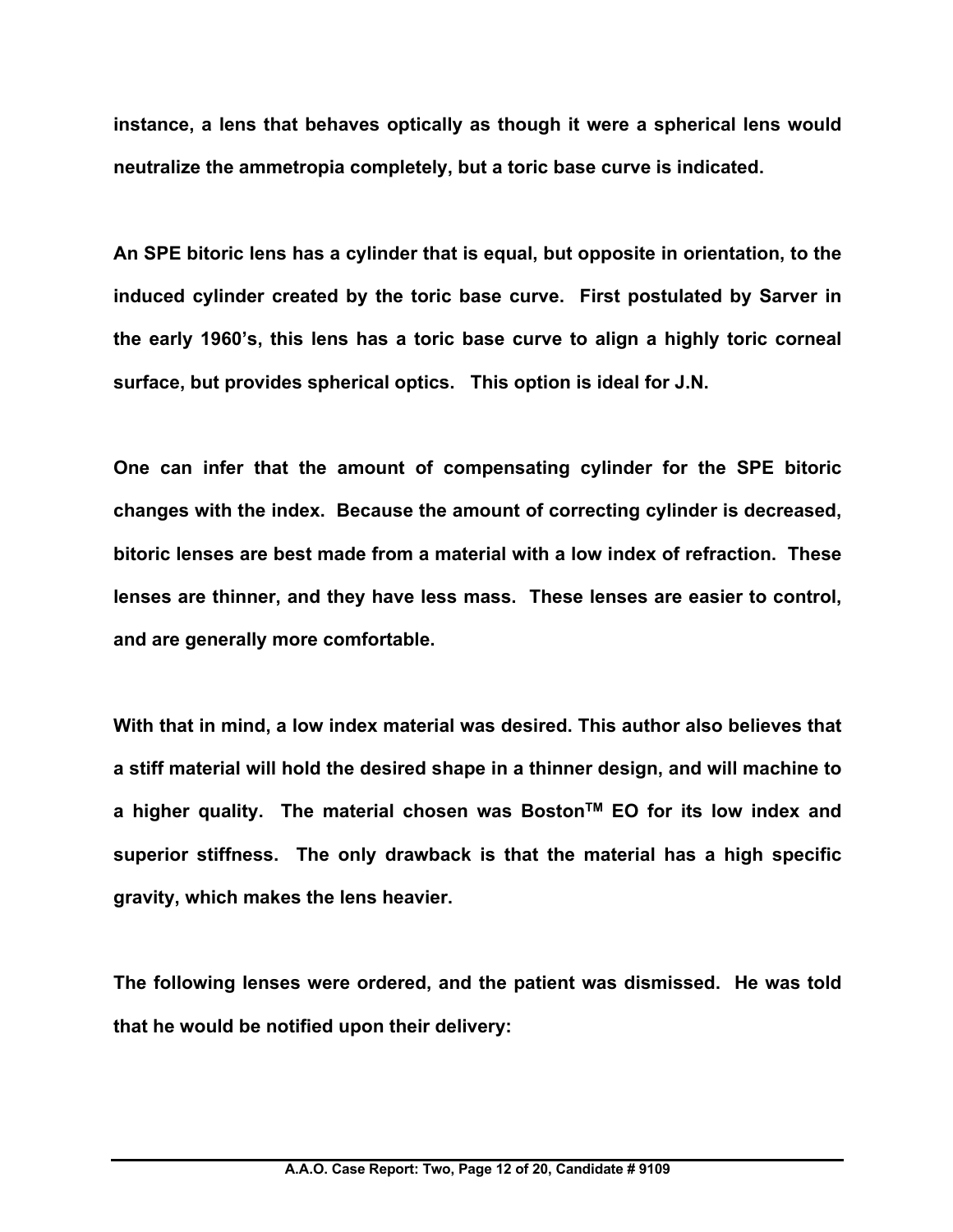#### **New GP Lens Parameters:**

| <b>Lens Parameter</b>                 | <b>OD</b>                   | <u>OS</u>                   |
|---------------------------------------|-----------------------------|-----------------------------|
| <b>Overall Lens Diameter:</b>         | $9.60$ mm                   | $9.60$ mm                   |
| <b>Posterior Optic Zone Diameter:</b> | $8.00$ mm                   | $8.00$ mm                   |
| <b>Base Curve Radii:</b>              | 7.80 mm / 7.50 mm           | 7.80 mm / 7.25 mm           |
| <b>Back Vertex Drum Powers:</b>       | $-4.00$ D $/ -5.37$ D (SPE) | $-2.75$ D / $-6.00$ D (SPE) |
| <b>Anterior Optic Zone Diameter:</b>  | 8.40 mm                     | 8.40 mm                     |
| <b>Center Thickness:</b>              | <b>T.A.P.</b>               | <b>T.A.P.</b>               |
| <u> Edge Thickness:</u>               | $0.13 \text{ mm}$           | $0.13 \text{ mm}$           |
| <b>Secondary Curve Radius:</b>        | $BC + 0.80$ mm              | $BC + 0.80$ mm              |
| <b>Tertiary Curve Radius:</b>         | $BC + 1.00$ mm              | $BC + 1.00$ mm              |
| <b>Tertiary Curve Width:</b>          | $0.30$ mm                   | $0.30$ mm                   |
| <b>Quaternary Curve Radius:</b>       | $BC + 1.50$ mm              | $BC + 1.50$ mm              |
| <b>Quaternary Curve Width:</b>        | $0.20$ mm                   | $0.20$ mm                   |
| Prism:                                | <b>None</b>                 | <b>None</b>                 |
| <b>Blend:</b>                         | <b>Moderate</b>             | <b>Moderate</b>             |
| <b>Lens Material:</b>                 | <b>Boston EO™</b>           | <b>Boston EO™</b>           |
| Lens Color:                           | <b>Blue</b>                 | <b>Blue</b>                 |

**The right lens was dotted for identification. It is important to specify "SPE" when ordering an SPE lens so that the lab can compensate for the lens index. By designing the peripheral curve set by progressively increasing the base curve radii, one creates toric peripheral curves. This design has the advantage of maintaining toric alignment and also maintaining a round optic zone.**

**One last note, the spectacle prescription was withheld because it might change after the new lenses were worn. A final spectacle prescription would be offered at a follow up visit.**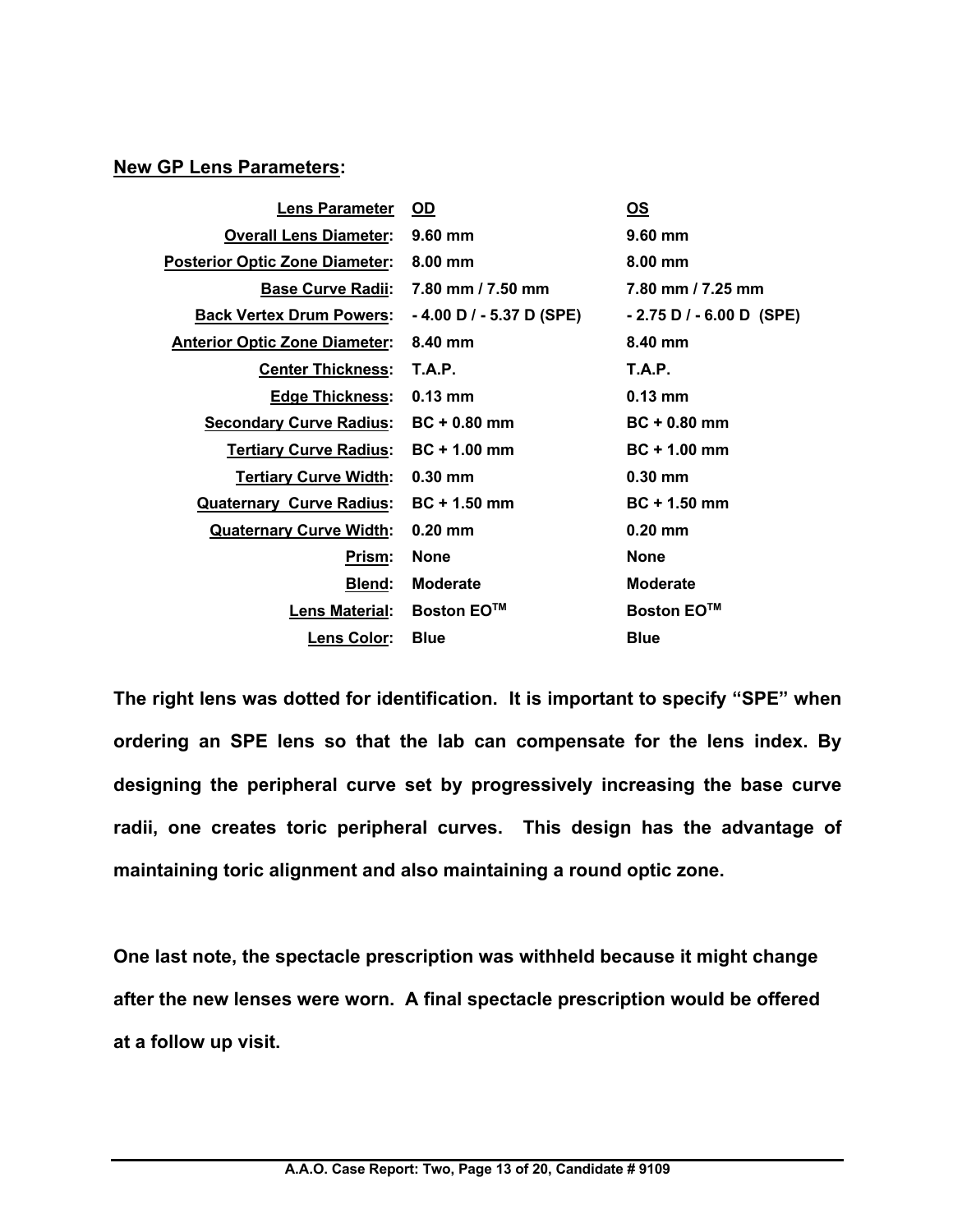#### **Dispensing Visit: October 12, 1999**

**The lenses were received on October 8, 1999, the parameters were verified, the lenses were cleaned and stored in fresh BostonTM Original Soaking Solution, and the patient was scheduled.**

**On October 12, 1999, J.N. presented and inserted the lenses at 12:24 pm and they were allowed to equilibrate until 12:47 pm. The patient reported improved comfort in both eyes, as well as great visual acuity. The following data were collected: Distance Acuity with New GP Lenses:**

**OU 20 / 15 Stable OD 20 / 20 Stable OS 20 / 20 Stable**

**An over-refraction was not done at the dispensing visit because of the exceptional acuity and because it was likely to change slightly as the patient wore the lenses. Both lenses centered laterally and decentered superiorly in a lid attached fashion without lag. Each lens moved 1.50 mm in primary gaze. The fluorescein pattern appeared to simulate around one Diopter of toricity, with alignment roughly along the horizontal.**

**The lenses were dispensed to the patient with a BostonTM Original sample care kit. Since J.N. had been wearing his old spherical lenses full time, the lenses were dispensed without a change in wearing time. Further, since he was already using the BostonTM Original care system, little instruction was needed in that**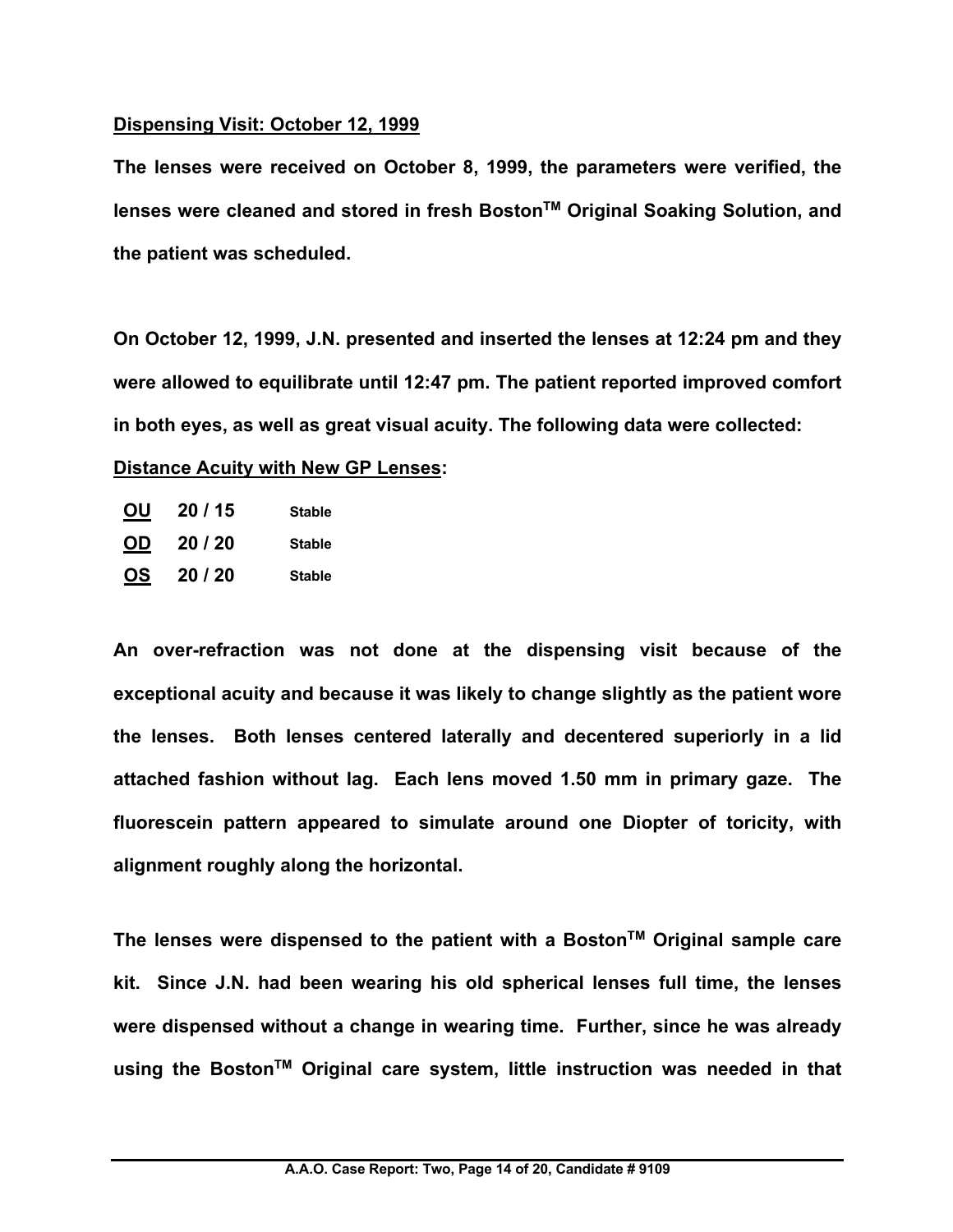**regard. However, the patient was instructed to replace his case every two months to decrease the risk of microbial cross-contamination. He was instructed to return in two weeks for a contact lens follow-up visit.**

#### **First Contact Lens Follow-Up Visit: October 21, 1999**

**The patient presented at 12:13 pm having worn his new lenses for four and a half hours. His habitual wearing time was still twelve hours. He reported great comfort and vision in both eyes. He denied any problems with insertion or removal. It is important for one to ask about insertion and removal when one changes the lens geometry. A lens that aligns too tightly can be difficult to remove. The following data were collected:**

#### **Distance Acuity with New GP Lenses:**

| <u>OU</u> | 20/15       | <b>Stable</b> |
|-----------|-------------|---------------|
| <b>OD</b> | $20/20 + 1$ | <b>Stable</b> |
| <u>OS</u> | $20/20 + 1$ | <b>Stable</b> |

#### **Sphero-Cylinder Over-Refraction:**

| $\underline{OD}$ - 0.25 | Sphere |  | $20/20 + 1$ Stable               |  |
|-------------------------|--------|--|----------------------------------|--|
| OS - 0.25               |        |  | $-0.25$ X 152 20 / 20 + 1 Stable |  |

**The lenses both still positioned superiorly, but now they lagged inferiorly about 1.00 mm roughly twenty-five percent of the time. The lenses were decentered temporally about 1.00 mm. The fluorescein patterns were essentially unchanged from the dispensing visit.**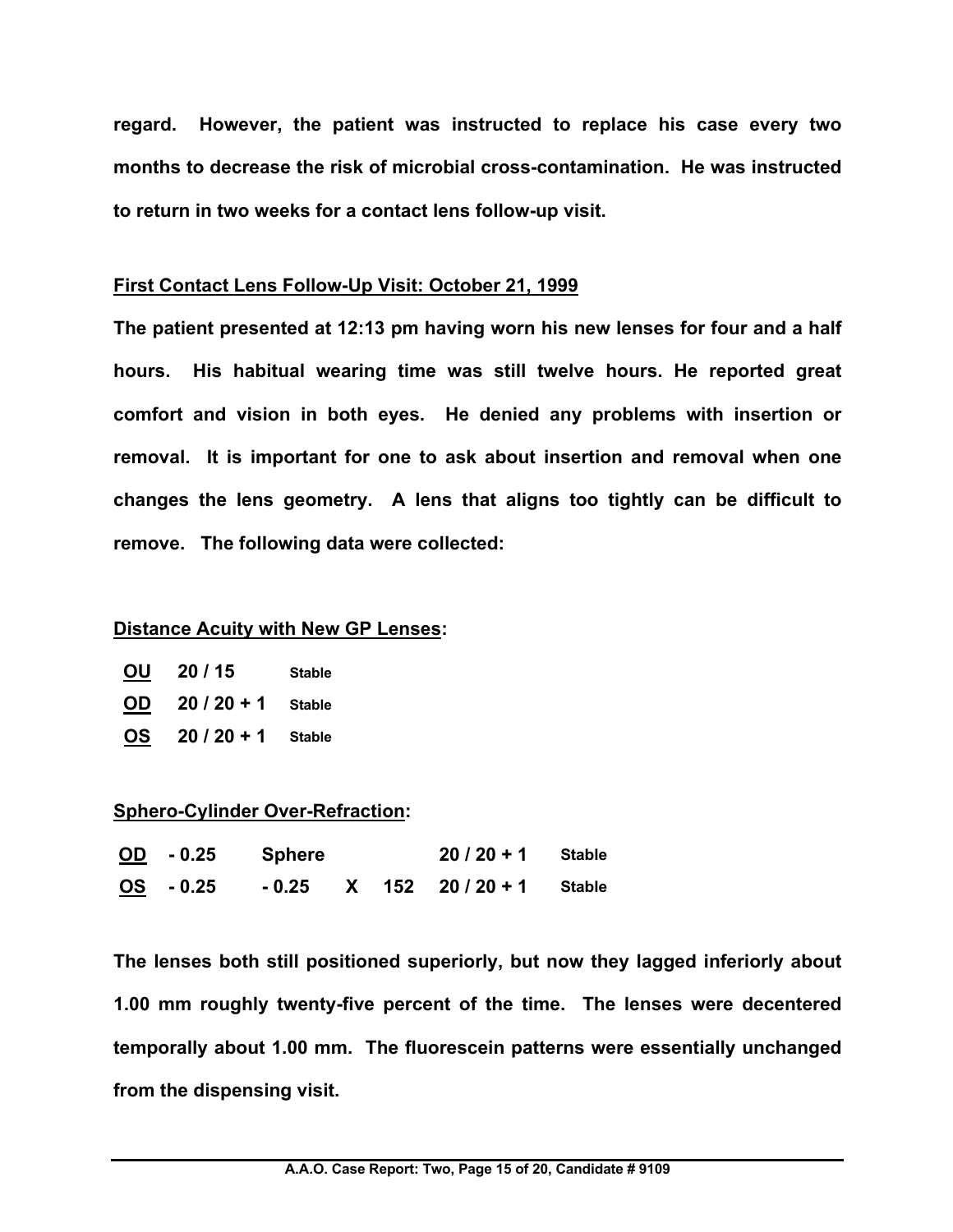**The inferior arcuate staining pattern was better, but not gone. The lenses were then removed and the eyes were evaluated again. The corneas were free of defect, except for a small area of Grade I + superficial micro-punctate keratitis centrally in the left eye. The nature of this injury was probably mechanical. However, the lens alignment was ideal. Perhaps, this injury occurred upon insertion. The patient was unaware of any comfort issues.**

#### **The following data were collected:**

#### **Manifest Refraction:**

| $OD - 4.50$ |  | $-2.50$ X 010 20/20 |
|-------------|--|---------------------|
| $OS - 3.25$ |  | $-5.50$ X 164 20/20 |

**A spectacle prescription was written, and the patient was instructed to be careful with insertion. Because of the central staining on the left cornea, J.N. was instructed to go one day without his lenses, resume his lens wear on the following day, and to return in one week for a quick check of the corneal staining.**

#### **Second Contact Lens Follow-Up Visit: October 27, 1999**

**J.N. presented at 10:45 am, having worn his lenses for three hours. He claimed complete compliance with the treatment plan of discontinuing his lens wear for one day, and he was back to around twelve hours per day. He denied any problem with his eyes, his vision, or his contact lens wear. He reported that he had purchased new spectacles from the prescription issued the week before.**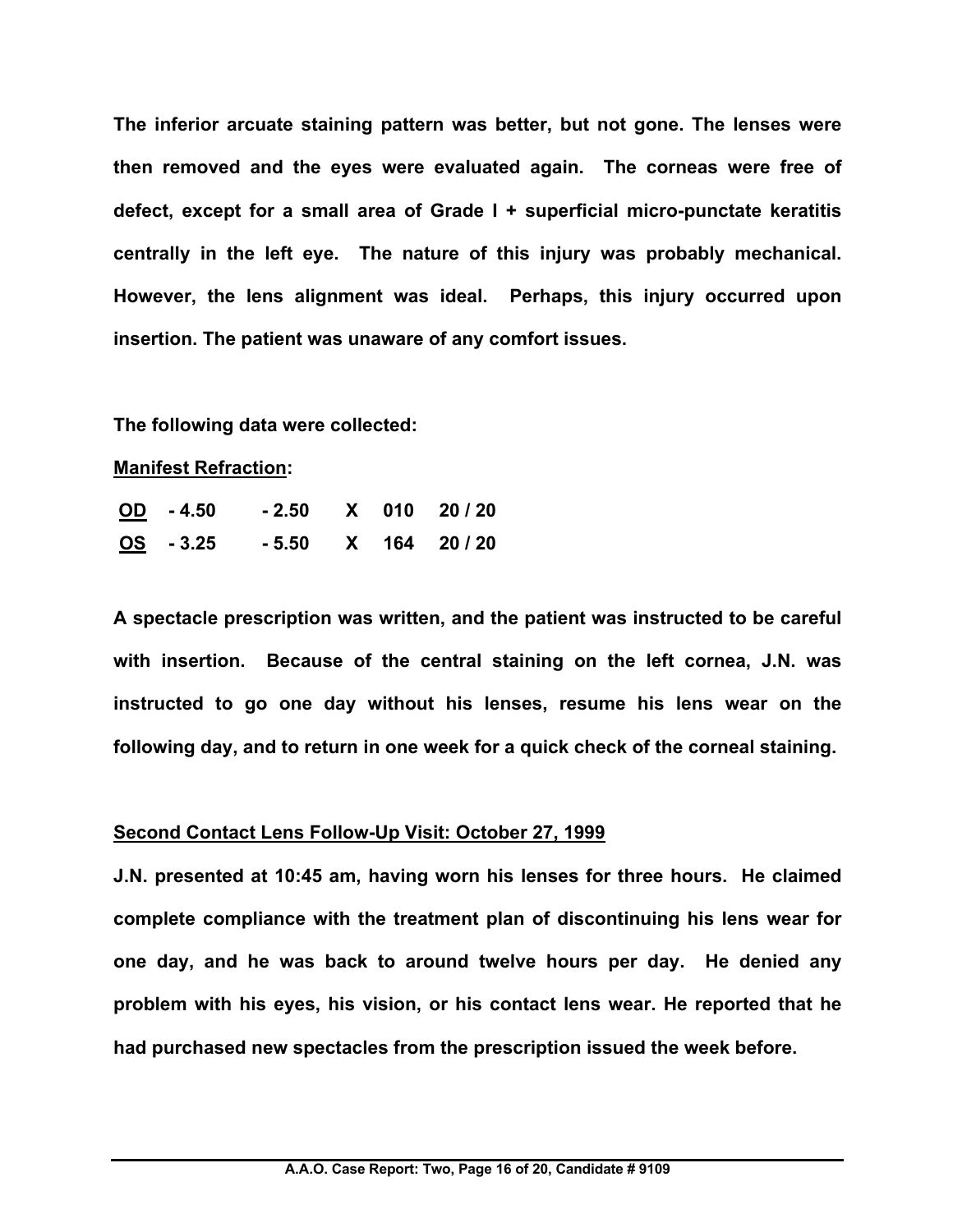**The patient's acuity through his lenses was unchanged. The patient removed his lenses, and he was evaluated at the slit lamp. The central staining pattern was resolved. The inferior arcuate staining pattern was minimal, but not gone. The persistence of this injury was probably due to the intermittent lens lag that was still present. However, the extent of the stain had decreased with time, and it was decided that no further intervention was indicated. J.N. was instructed to continue his wearing schedule and lens care regimen, and to return in six months for another follow-up visit.**

#### **Third Contact Lens Follow-Up Visit: April 13, 2000**

**The patient presented at 2:00 pm, having worn his lenses for approximately five hours. He reported no problems with comfort or acuity. His acuity and his overrefraction were, essentially unchanged. The small arcuate staining pattern observed in the inferior limbal sulcus was now present only in the left eye, and it was minimal. No further intervention was indicated. The patient was released to annual care, and was set for recall in six months.**

#### **CONCLUSION**

**This case demonstrated perfectly the use of SPE bitoric lenses. The second type of bitoric GP lens, a CPE bitoric lens, is indicated for patients in whom the anterior corneal toricity is greater than 2.50 Diopters, but is significantly different from the total refractive astigmatism.**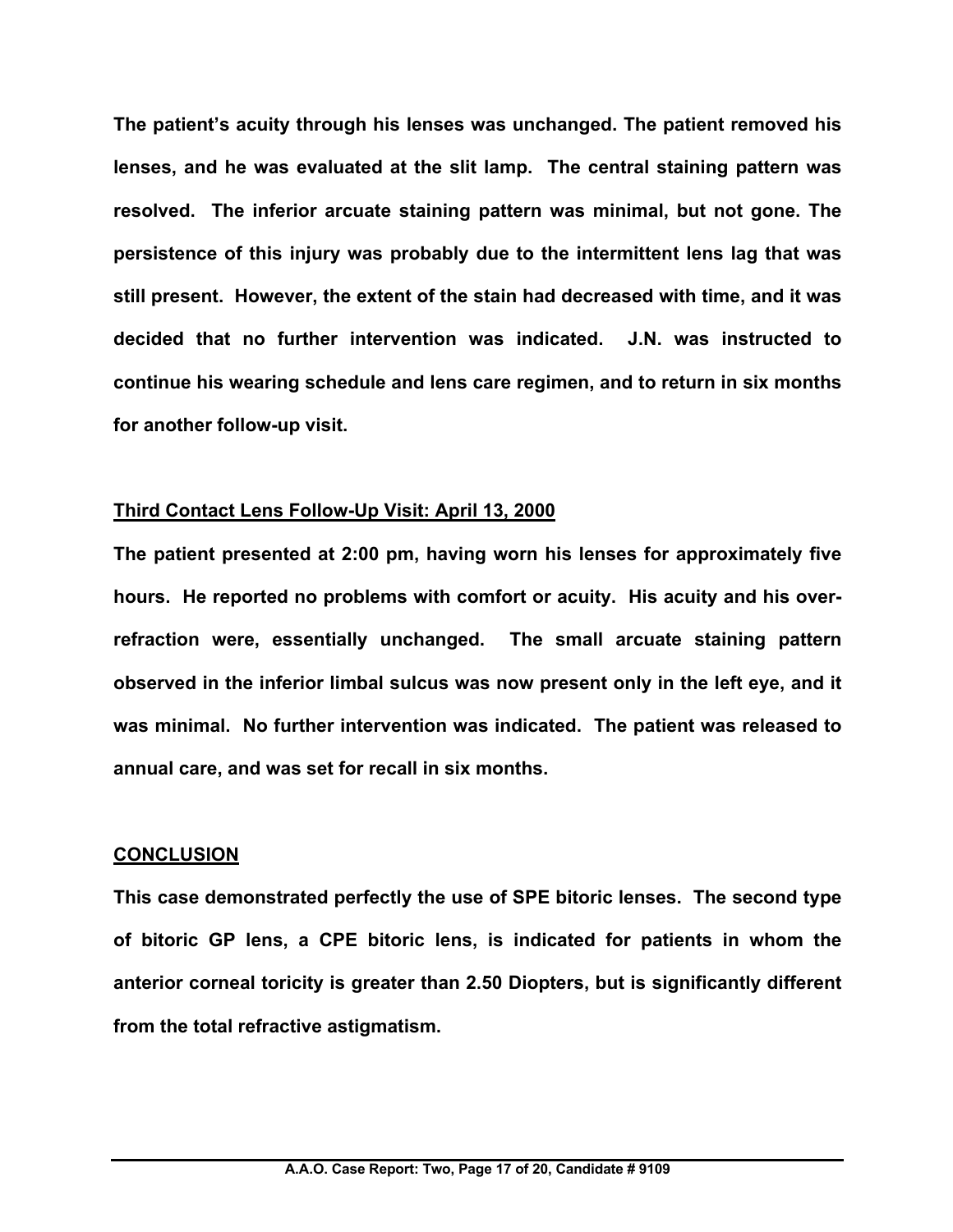**The third type, the Crossed Cylinder Effect (CCE) lens is a little used but valuable tool. This lens is indicated when the principal corneal meridians are misaligned with the total refractive astigmatic axis by more than twenty degrees. The SPE and the CPE bitoric lenses have the principal meridians on the front and the back of the lens aligned. On the CCE lens, the principle meridians on the front of the lens are not aligned with the meridians on the back of the lens to account for the misalignment between the corneal and the refractive cylinder. Roughly fifteen percent of the bitoric lenses prescribed fail due to poor acuity, and, most of the time, a CCE lens will solve the problem. CCE lenses were quite difficult to make on the older single axis lathes, and reproducing them was next to impossible.** 

**However, the latest generation of multi-axis lathes allows the prescriber to contemplate and utilize complex lens designs, and just as important, reproduce them with great fidelity.** 

**With the new lathes, one can also place complex edge geometries on lenses to improve lens positioning and comfort. The curves are no longer applied by hand. This author thinks that spherical peripheral curves should only be used on toric lenses when the corneal topography indicates that the corneal toricity is limited to a small central area. Therefore, toric peripheral curves were used.**

**Another question that remains is what to do about the lens design when the principal meridians are not on the horizontal and the vertical. Oblique**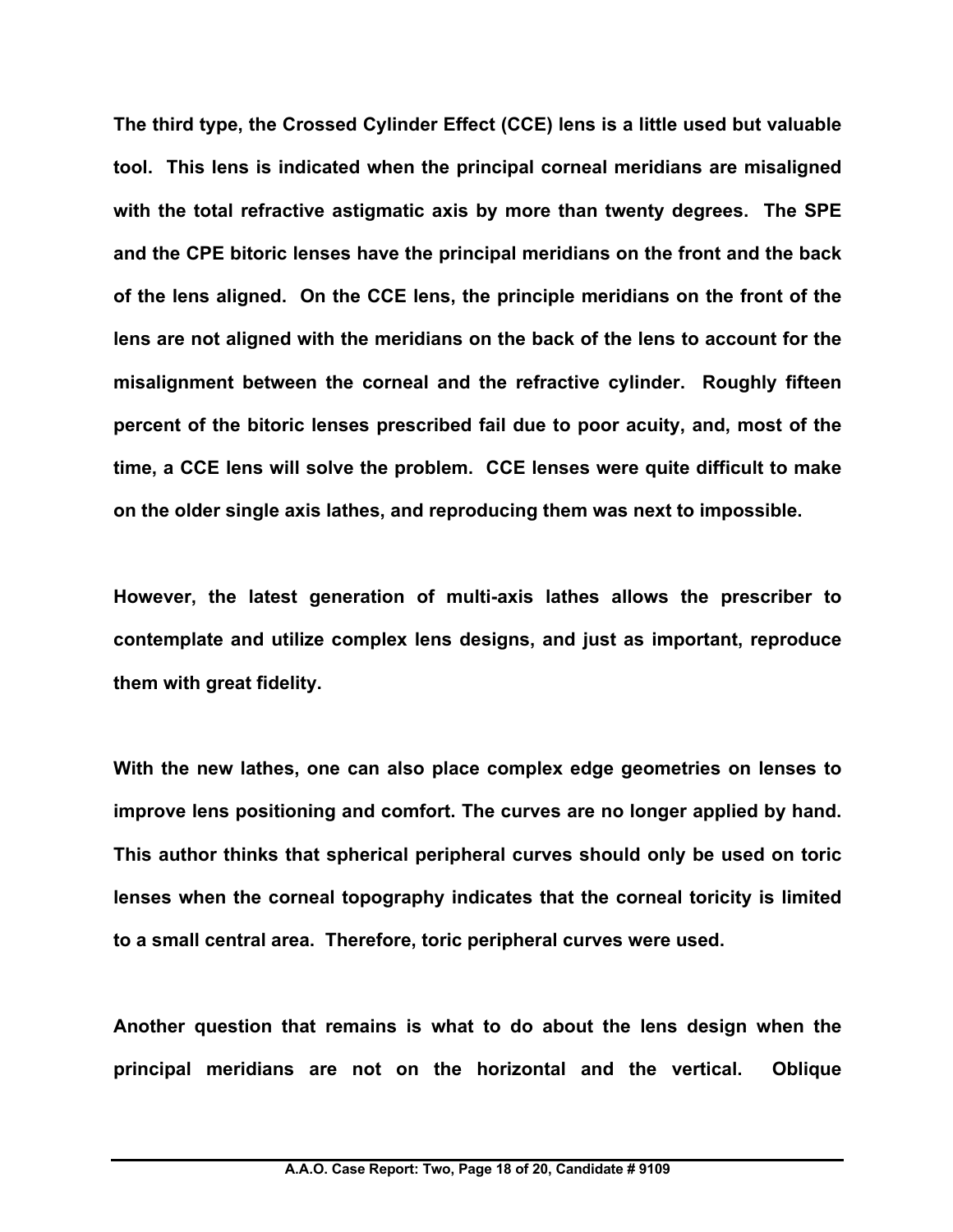**astigmatism requires a slightly different approach. For those patients, the low toric simulation design is not appropriate. Rather, good alignment in all directions yields the best lens dynamics. This design is called the "saddle" design. Saddled lenses have a higher amount of toricity on the back surface which in turn induces a greater cylinder for which to compensate. Therefore, the junctional thicknesses of saddled lenses are thicker when compared to low toric simulation lenses.**

**The final point of this report centers on the inferior arcuate staining and the central corneal staining of the left eye noticed at the first follow-up visit. It is vitally important to distinguish what "normal" is. Being able to do so helps the practitioner recognize instantly even subtle abnormal findings. However, it is equally important to recognize when intervention is required and when it is not. Many times, practitioners get into trouble by fixing things that aren't broken. Sometimes, like in the case of the central corneal injury observed at the first follow-up, an abnormal find is coincident and self-limiting. Observation was the best course of action in this case. An automatic assumption that something was wrong with the prescribed lenses would lead the prescriber into making the error of changing the lenses when the best design had already been achieved. Prudence and taking in the entire constellation of signs and symptoms is crucial when making these types of discriminations.**